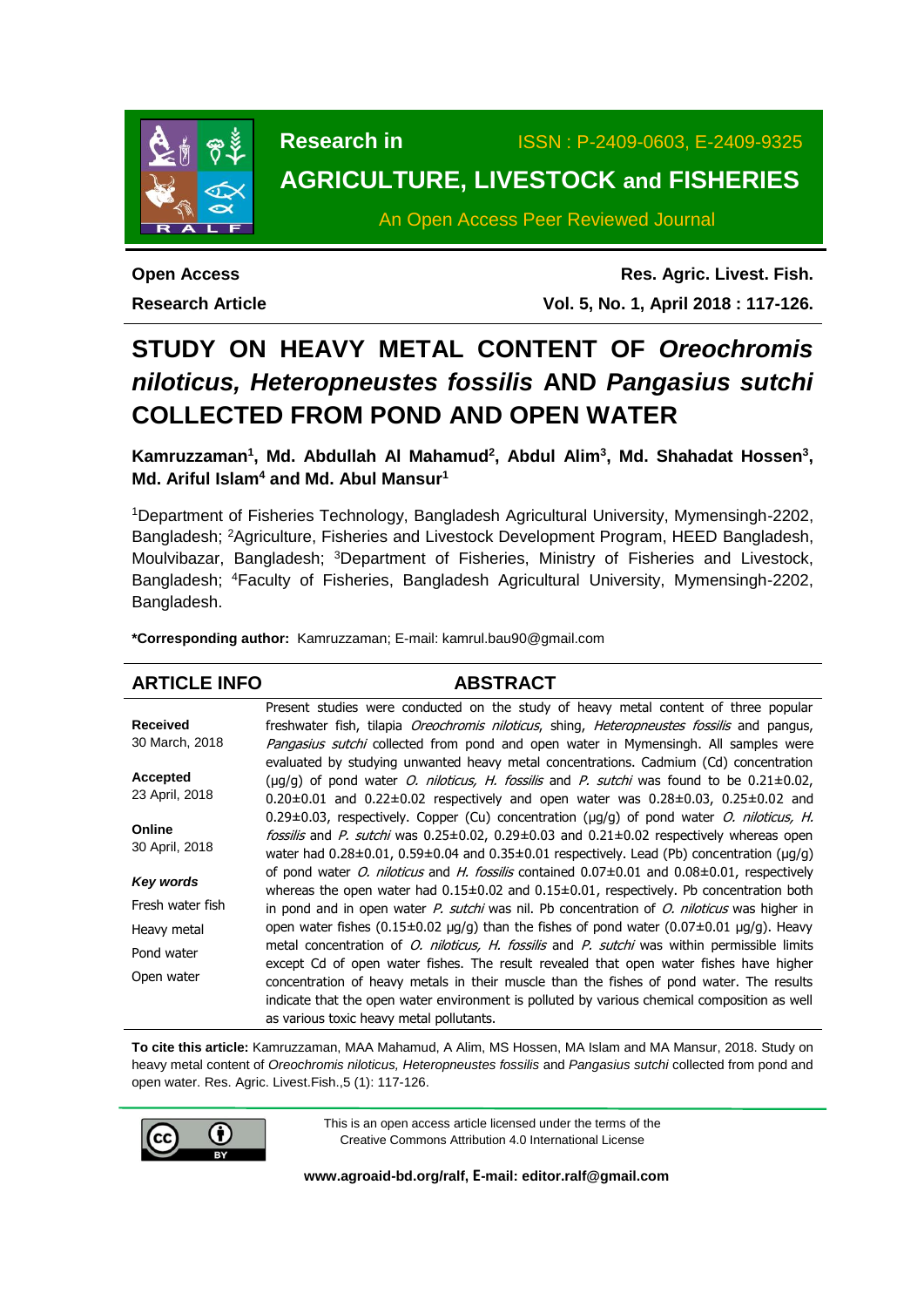# **INTRODUCTION**

The aquatic environment of Bangladesh is diversified and its bio-diversity is well rich in productivity. Many fish species are surviving in our water body from year after year. Our aquatic resources like; rivers, canals, ponds, haors, baors, lakes, ditches, and flood plains are very much productive for aquatic flora and fauna. But our water body has degraded and its glorious days of fish assets from a few years ago. Now -a-days fish consumption every day is like a nightmare, especially for poor people. Actually there are many reasons which are responsible for this scenery. Few striking causes can be mentioned here like; indiscriminate capture of our indigenous fish species, habitat destruction, water flow change due to making dam, embankment, hydropower plant and other reasons.

Bangladesh has the third largest aquatic fish biodiversity in Asia with about 800 species in fresh, brackish and marine water (Hussain and Mazid, 2001). Bangladesh is blessed with large water reservoirs containing 260 freshwater species and 475 marine species (DoF, 2014). But the number of so many fish species are in a danger condition due to deteriorate of habitat by both environmental and human activities. The waterbodies are being polluted day by day. Agricultural waste, urban runoff, industrial waste and so many ways water and environment are polluting.

Heavy metal is a general term applied to a metal or metalloid, which has atomic density greater than 4g/cm<sup>3</sup> (at least 5 times or more than water). Toxic heavy metals are persistent environmental contaminants because they can not be degraded or destroyed. To a small extent, they enter the body system through food, air and water. They bio-accumulate over a period of time because they cannot be metabolized (Lenntech, 2004). Heavy metal toxicity can lead to damaged or reduced mental and central nervous functioning, damage of vital internal organs and lowering of energy levels in the body. There are more than 20 heavy metals but this research looked at cadmium, lead and chromium. These metals are highly toxic such that they can cause damaging effects even at low concentrations (Tuberose, 2007). There is great concern of trace metals in foods, which has prompted several bodies such as World Health Organization (WHO) to establish maximum allowable concentrations of these metals in food (WHO, 1984). It is better to know about the degree of heavy metal contamination of different water body. Trace elements can be accumulated by fish, both through the food chain and water (Hadson, 1998). Fish living in the polluted water may accumulated toxic trace metals via their food chains. High levels of arsenic, lead, copper and iron all causes rapid physiological changes in fish (Tarrio et al.*,* 1991). Arsenic is one of the toxic environmental pollutants which has recently attract attention because of its chronic and epidemic effects on human health through widespread water and fish contamination due to the natural release of this toxic elements from aquifer rocks in Bangladesh (Fazal et al.*,*  2001).

A substantial toxicological data base for cadmium and fresh water biota demonstrates that ambient cadmium water concentrations exceeding 10 ppb are associated with high mortality, reduced growth, inhibited reproduction and other adverse effects. In case of Cd accumulates is higher in liver, kidneys and other organs but low in fish. Cadmium encourages kidney disease, high blood pressure to man and also may lead to kidney and lung damage. Resistance to cadmium is higher in marine then in freshwater organisms; survival usually is higher at the lower temperatures and higher salinities for any given level of cadmium in the medium. Cadmium is a known teratogen and carcinogen, a probable mutagen and has been implicated as the cause of severe deleterious effects on the fish and wildlife. The concentrations of 0.8 to 9.9 µg/l in water is lethal to several species of aquatic insects, crustaceans, and teleosts and concentrations of 0.7 to 570 ug/L is associated with sub-lethal effects such as decreased growth. The main objective of present study was to assess the content of heavy metals of the stated samples of tilapia (*Oreochromis niloticus),* shingh (*Heteropneustes fossilis)* and pangus *(Pangusius sutchi*) that collected from different pond and open waterbodies of Mymensingh region, Bangladesh.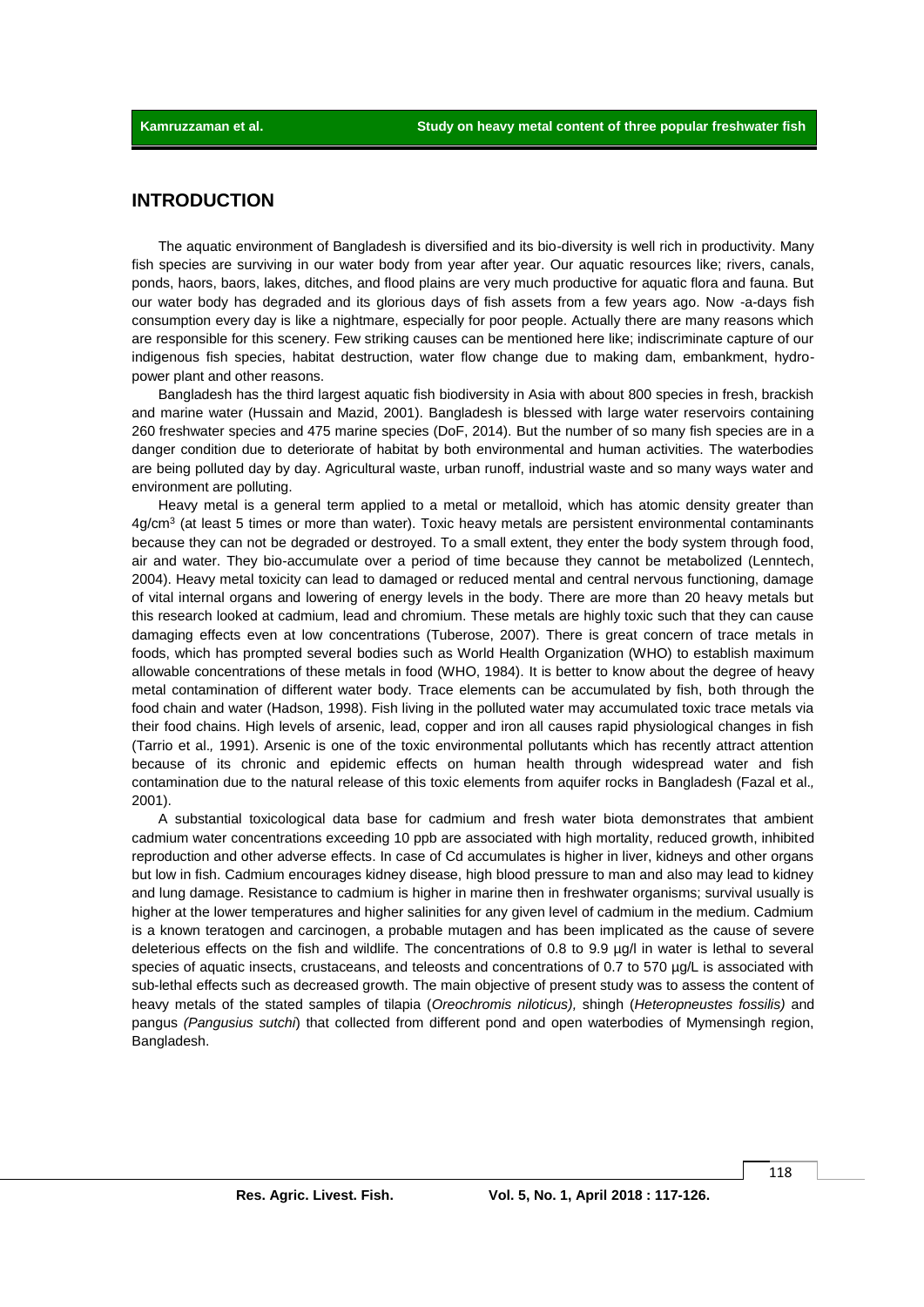# **MATERIALS AND METHODS**

### **Organoleptic assessment**

Physical characteristics such as color, odour, taste, flavor and texture of Tilapia (*Oreochromis niloticus),* Shing (*Heteropneustis fossilis)* and Pangus (*Pangasius sutchi)* were observed by organoleptic method (Howgate *et al*., 1992). The organoleptic assessment is a simple and widely used method in selecting quality of fish in the industry. This chapter represents the results on post-harvest quality loss and studies on the physical or organoleptic in fish and their relationship with the freshness of koi and tilapia. Sensory methods are the most accurate and most widely used for organoleptic evaluation. A large number of schemes have been proposed for sensory evaluation of various types of fish. The evaluation method used in the study was based on the one currently in use in various institutes and industries of the world. The following set of guidelines has been prepared to get maximum value from them by being able to compare the results. The guidelines and methods given here using score on the organoleptic characteristics of fish as described by EC freshness grade for fishery products which is shown in (table 1 and 2).

**Table 1.** Grading of fresh fish.

| Grade | <b>Points</b> | Degree of freshness  |
|-------|---------------|----------------------|
| A     |               | Excellent/Acceptable |
| В     | 2 to $<$ 5    | Good/Acceptable      |
|       | 5             | Rejected             |

| <b>Defect</b><br><b>Characteristics of whole fish</b><br>Defect characteristics<br>Grade<br>points |                                                            |                |            |  |  |
|----------------------------------------------------------------------------------------------------|------------------------------------------------------------|----------------|------------|--|--|
| 1. Odour of neck when broken Natural odour                                                         |                                                            | 2              | Acceptable |  |  |
|                                                                                                    | Natural odour                                              |                | Excellent  |  |  |
| 2. Odour of gills                                                                                  | Faint sour odour                                           | $\overline{2}$ | Acceptable |  |  |
|                                                                                                    | Slight moderate sour odour                                 | 3              | Acceptable |  |  |
|                                                                                                    | Slight pinkish red                                         | 1              | Excellent  |  |  |
| 3. Color of gills                                                                                  | Pinkish red or brownish red., some mucus may be<br>present | $\overline{2}$ | Acceptable |  |  |
|                                                                                                    | Brownish or grey                                           | 3              | Acceptable |  |  |
| 4. General appearance                                                                              | Full bloom, bright, shining, iridescent                    |                | Excellent  |  |  |
|                                                                                                    | Slight dullness and loss of bloom                          | 2              | Acceptable |  |  |
|                                                                                                    | Bulging with protruding lens, transparent eye cap          | 1              | Excellent  |  |  |
| 5. Eyes                                                                                            | Slight clouding of lens and sunken                         | 2              | Acceptable |  |  |
|                                                                                                    | Dull, sunken, cloudy                                       | 5              | Reject     |  |  |
|                                                                                                    | Usually clear, transparent and uniformly spread but        |                | Acceptable |  |  |
|                                                                                                    | occasionally may be slightly opaque or milky               |                |            |  |  |
| 6. Slime                                                                                           | Becoming turbid opaque and milky, amount of slime          |                | Acceptable |  |  |
|                                                                                                    | present in skin                                            | 1              |            |  |  |
|                                                                                                    | Thick, sticky, yellowish greenish in colour                | 5              | Reject     |  |  |
|                                                                                                    | Firm and elastic                                           | 1              | Acceptable |  |  |
| 7. Consistency of flesh                                                                            | Moderately soft and some loss of elasticity                | 2              | Acceptable |  |  |
|                                                                                                    | Some softening                                             | 3              | Acceptable |  |  |

**Table 2.** Determination of standard defect points for organoleptic test of samlpe fish as quality assured.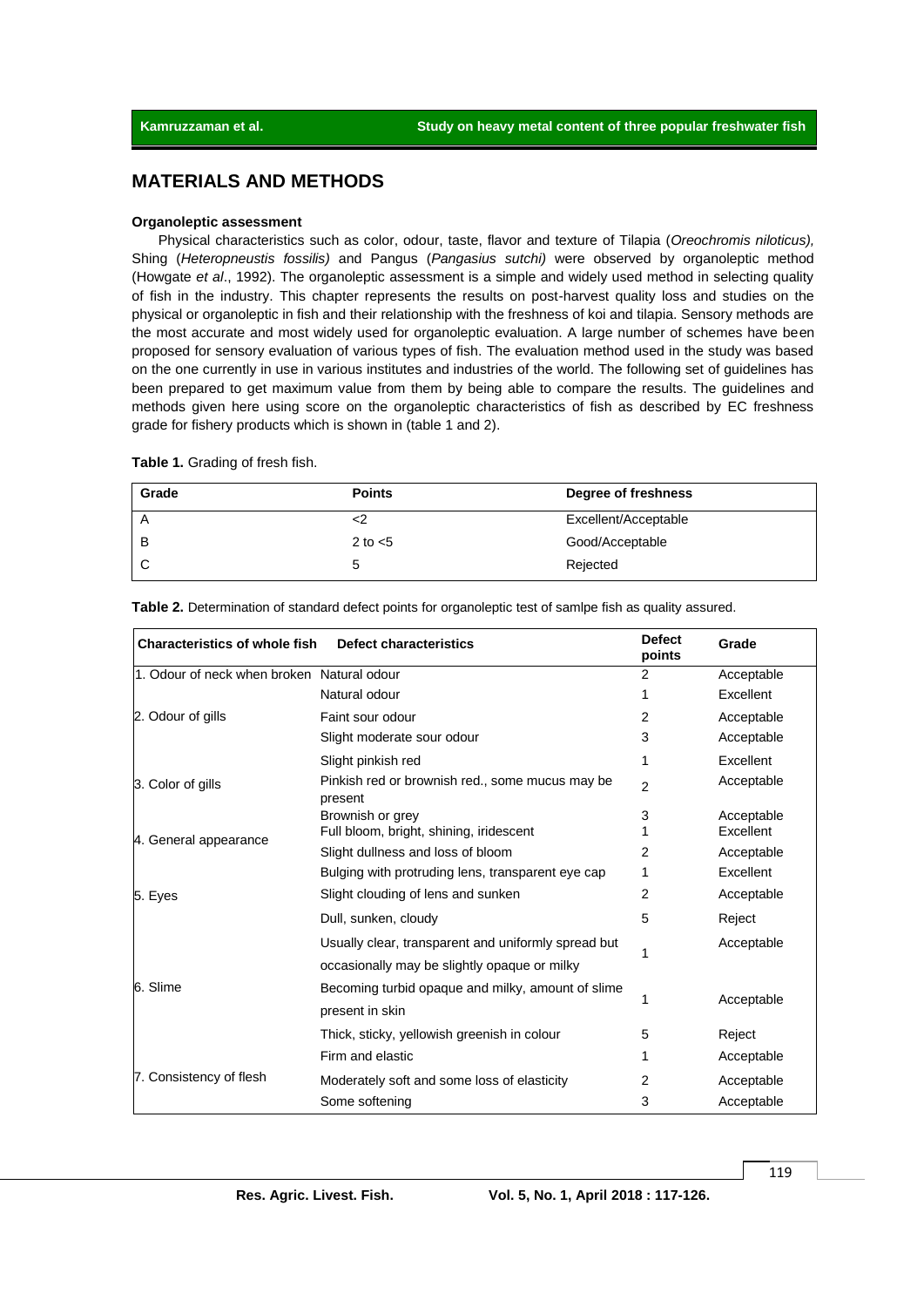#### **Calculation of organoleptic assessment**

Total Grade Point

Average grade points  $=$ 

No. of Characteristics

#### **Sample collecton and processing**

The study was conducted during July 2013 to December 2014 and the freshwater fish species of tilapia (*O. niloticus)*, shing (*H. fossilis)* and pangus *(P. sutchi)* were collected from Mymensingh Messua Bazar, Mymensingh Town, Bangladesh. The collected fishes were brought to the laboratory of Fisheries Technology Department, Bangladesh Agricultural University, Mymensingh with ice in insulated box. The sample collection procedure was strickly followed by organoleptic test. During sample collection organoleptic characters and overall quality of *O. niloticus, H. fossilis* and *P. sutchi* were excellent. Sensory characteristics were fresh, bright, soft and fresh odour. The average weight of the experimental species was tilapia 350g/species and 170g/species, shing 115g/species and 135g/species and pangus 1.25kg and 4.50kg, pond and open water respectively. Two representative samples of each fish were packed and kept in -20°C for further study.

The frequency of monitoring was once a week up to 12 weeks. Frozen fishes were thawed and soaked with wet tissue paper. Only fish muscle was collected for the further examination. Then the muscle was chopped and finally ground with a blender for homogenous mixture.

### **Sample analysis**

The samples were digested in nitric acid and concentration of heavy metals was determined using atomic absorption spectrophotometer method (AOAC method 1990). All chemicals and reagents used in this procedure were of analytical grade (AR). Buck Scientific Atomic Absorption Spectrophotometer Model 200A was used in this research.

Collected tissues were weighed by electronic balance and 5 ml of diacid mixture (5 ml conc. HNO<sub>3:</sub> 3 ml 60% HClO4) were added to each sample. The content mixed for overnight. Samples were then digested, initially at 80 $\degree$ c temperature and later on 150 $\degree$ c for 2 hours. The completion of digestion was indicated by almost colorless material. The brown fumes also cease to exist at completion of digestion. The samples were separately filtered by using an ash less filter paper and volume made up to 25 ml with 0.5% HNO<sub>3</sub> which prepared for the determination of arsenic, cadmium and chromium (Eboh *et al*., 2006). The samples were subjected to analysis by Atomic Absorption Spectrophotometer (HG-AAS, PG-990, PG Instrument Ltd. UK) at Chemical Analyst Md. Tarikul Alam, Bangladesh Institute of Nuclear Agriculture (BINA), Bangladesh Agricultural University, Mymensingh, following the method of Clesceri *et al*. (1989). The concentration of Cd, Cu and Pb in fish samples were calculated by the following formula:

ppm conc.Observed x final volume of sample in ml

Metal concentration =

Weight of tissues taken in gm

## **RESULTS AND DISCUSSION**

### **Organoleptic quality of Tilapia***(Oreochromis niloticus)***, Shing (***Heteropneustis fossilis)* **and Pangus** *(Pangasius sutchi***)**

During sample collection organoleptic characters and overall quality of *O. niloticus, H. fossilis* and *P. sutchi* were excellent. Sensory characteristics were fresh, bright, soft and fresh odour. The results of the organoleptic quality assessment during sample collection are presented in Table 3.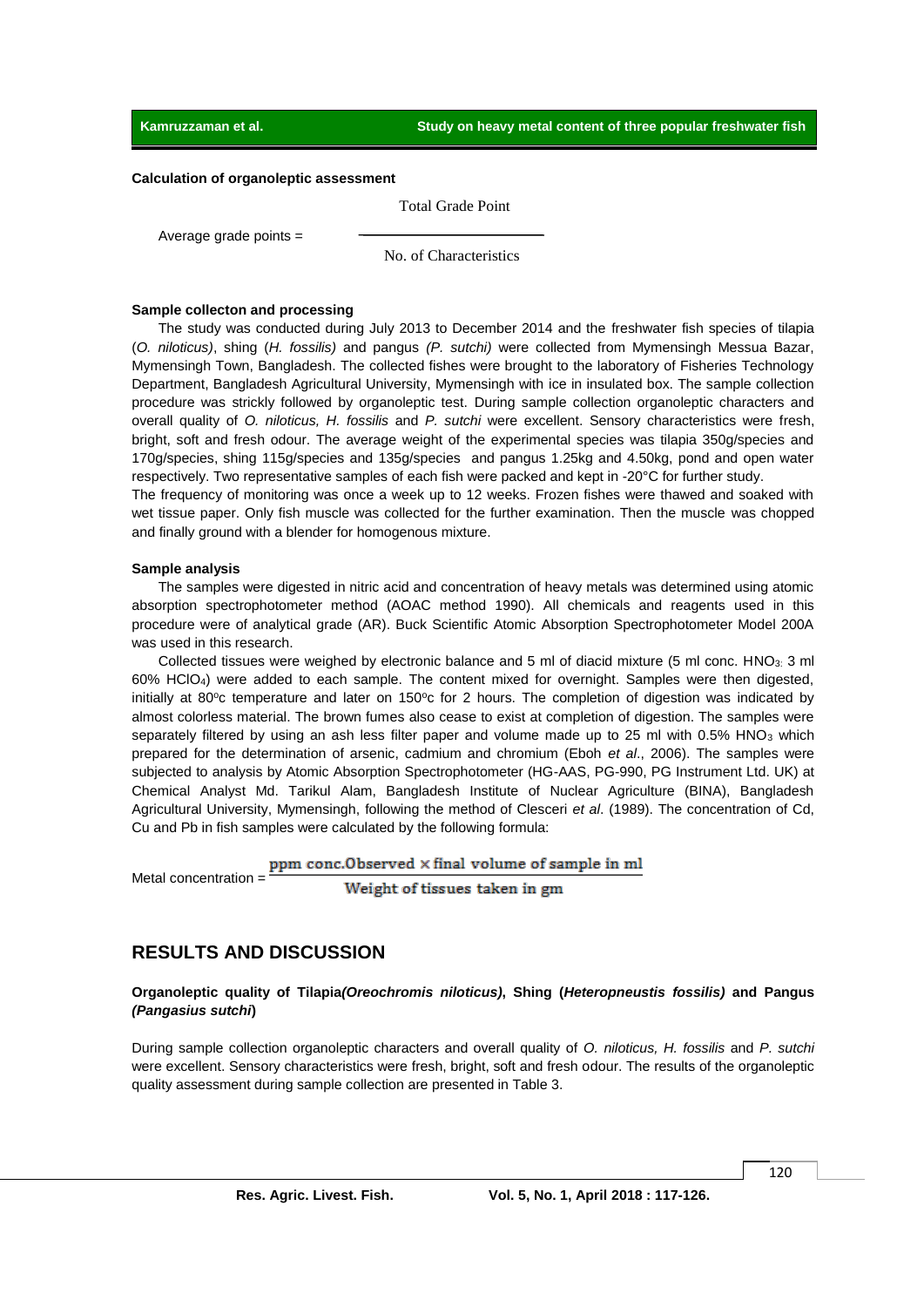| <b>Fish species</b> | Source of<br>fish | Organoleptic quality<br>(Physical characteristics)                                  | Defect point | Overall quality  |
|---------------------|-------------------|-------------------------------------------------------------------------------------|--------------|------------------|
| O. niloticus        | Pond water        | Fresh, bright appearance, soft and firm<br>texture with characteristics fresh odor. | 1.54         | Excellent        |
|                     | Open water        | Fresh, bright appearance, soft and firm<br>texture with characteristics fresh odor  | 1.63         | Excellent        |
| H. fossilis         | Pond water        | Fresh, bright appearance, soft and firm<br>texture with characteristics fresh odor. | 1.00         | Excellent        |
|                     | Open water        | Fresh, bright appearance, soft and firm<br>texture with characteristics fresh odor  | 1.00         | <b>Excellent</b> |
| P. sutchi           | Pond water        | Fresh, bright appearance, soft and firm<br>texture with characteristics fresh odor. | 1.53         | <b>Excellent</b> |
|                     | Open water        | Fresh, bright appearance, soft and firm<br>texture with characteristics fresh odor. | 1.20         | <b>Excellent</b> |

**Table 3.** Organoleptic characteristics of *Oreochromis niloticus, Heteropneustis fossilis* and *Pangasius sutchi*

It is essential to use sensory assessment wherever standards of quality need to be established, controlled or assured. Since the prosperity of most fish businesses depends on maintaining the quality of their products at a consistently high level, the importance of sensory assessment is obvious (FAO, 1989).

#### **Heavy metal concentration of** *Oreochromis niloticus, Heteropneustis fossilis* **and** *Pangasius sutchi*

Arsenic (As), cadmium (Cd), chromium (Cr), copper (Cu), iron (Fe), lead (Pb), mercury (Hg), silver (Ag), zinc (Zn) and the platinum group elements constitute heavy metals. The metals get into the tissues of aquatic animals mainly via their food mostly the fishes are in polluted water. A great number of anomalies and abnormalities in the fishes are reported due to the concentrations of metals exceed the environmental standards (Shesterin, 2001).

Fish living in the polluted water may accumulate higher amount of toxic heavy metals through their food chain (Hadson, 1998). Various factors such as season, physical and chemical properties of water can play a significant role in metal accumulation in different fish tissues (Kargin et al.*,* 1996). Stress due to heavy metals present in the waste water pond, does create hematological disturbances, erythrocyte destruction (hemolysis), and leukocytosis in fish population, affecting the immune system and making the fish vulnerable to diseases (Javed and Osmani, 2013). There is high accumulation of some heavy metals in fishes in the river (Moody et al.*,* 2013). In the present study, Cd, Cu and Pd were determined in the muscle of *O. niloticus H. fossilis* and *P. sutchi*

**Table 4.** Cadmium (Cd), Copper (Cu) and Lead (Pb) concentration of *Oreochromis niloticus, Heteropneustis fossilis*  and *Pangasius sutchi*

| Heavy<br>metal,<br>$conc.$ $(\mu g/g)$ | O. niloticus    |                 | H. fossilis     |                 | P. sutchi       |                 | <b>Permissible limit</b> |
|----------------------------------------|-----------------|-----------------|-----------------|-----------------|-----------------|-----------------|--------------------------|
|                                        | Pond<br>water   | Open<br>water   | Pond<br>water   | Open<br>water   | Pond<br>water   | Open<br>water   | (FAO/WHO, 2011)          |
| Cd                                     | $0.21 \pm 0.02$ | $0.28 \pm 0.03$ | $0.20 \pm 0.01$ | $0.25 \pm 0.02$ | $0.22 \pm 0.02$ | $0.29 \pm 0.03$ | $0.20 \mu$ a/a           |
| Cu                                     | $0.25 \pm 0.02$ | $0.28 \pm 0.01$ | $0.29 \pm 0.03$ | $0.59 \pm 0.04$ | $0.21 \pm 0.02$ | $0.35 \pm 0.01$ | $10 \mu q/q$             |
| Pb                                     | $0.07+0.01$     | $0.15 \pm 0.02$ | $0.08 \pm 0.01$ | $0.15 \pm 0.01$ | <b>ND</b>       | ND.             | $2 \mu q/q$              |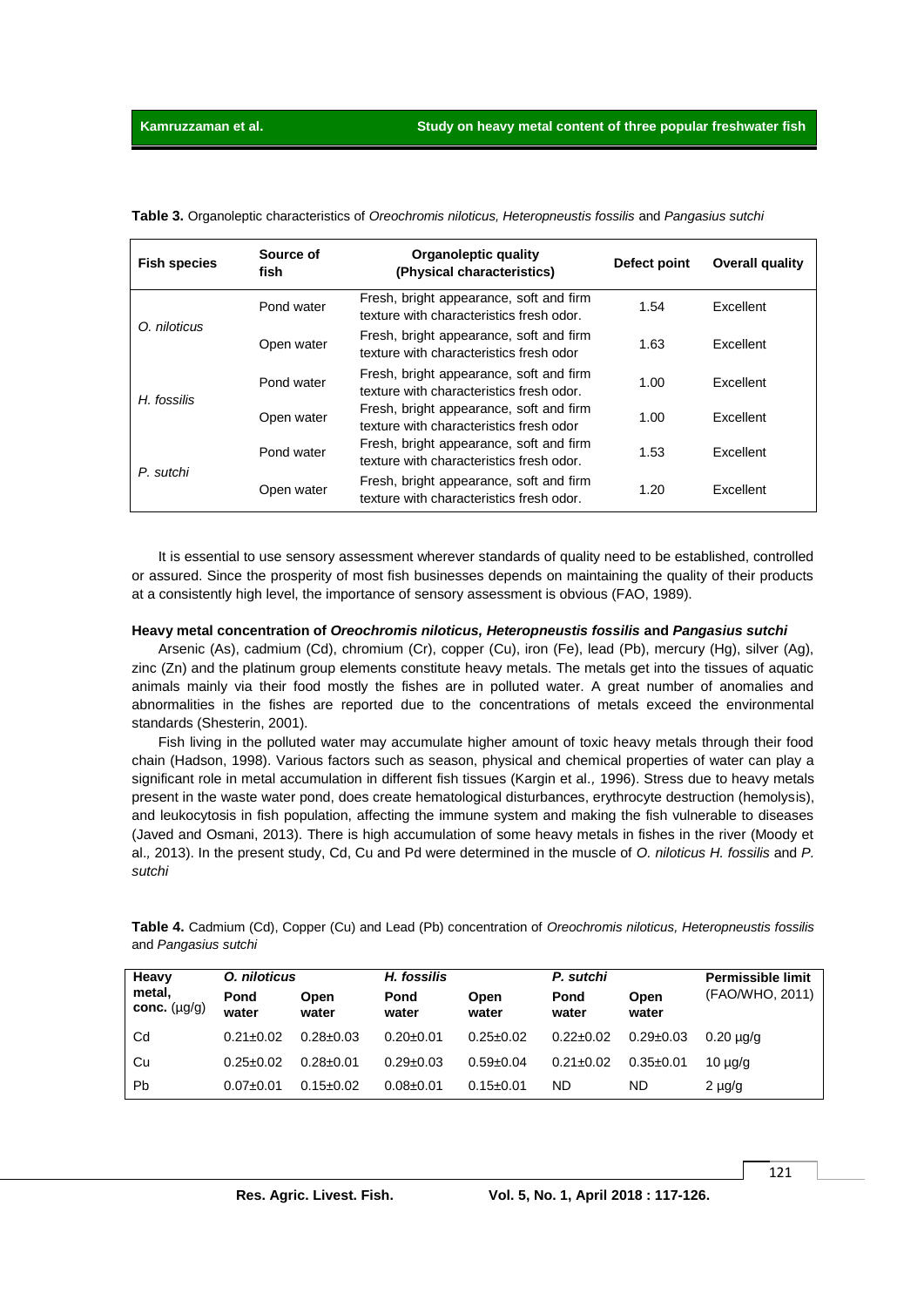### *Cadmium (Cd) concentration*

Open water *P. sutchi* contains higher Cd in the muscle than pond water *O. niloticus* and *H. fossilis*. The average Cd concentration of *P. sutchi* collected from pond water and open water was 0.22±0.02µg/g and 0.29±0.03µg/g respectively. Pond water *O. niloticus* and *H. fossilis* contains lower concentration of Cd in the body than open water *O. niloticus* and *H. fossilis.* Average Cd concentration of *O. niloticus* collected from pond water and river water was  $0.21 \pm 0.02 \mu g/g$  and  $0.28 \pm 0.03 \mu g/g$  respectively. Average Cd concentration of *H. fossilis* collected from pond water and river water was 0.20±0.01µg/g and 0.25±0.02µg/g respectively. The results are compared in Table 4 and Figure 1.



**Figure 1.** Cadmium (Cd) concentration of *O. niloticus, H. fossilis* and *P. sutchi*

Bioaccumulation of some heavy metals (Lead, chromium and cadmium) in some freshwater fishes (*T. zilli*, *L. coubie* and *S. membranaceous*) are Cr > Pb> Cd. There is high accumulation of some heavy metals in fishes in river (Moody et al.*,* 2013). The concentration of Cd in fish muscle tissue range was 0.01-1.10, µg/g dry weight (Kumar et al.*,* 2012). In the present study Cd accumulation is lower than Cu accumulation and does not exceed the recommended limits. Pond water fishes have lower concentration of Cd than open water species. Cadmium levels usually increase with age and pollution (WHO, 1992).

The Cd contents in *C. carpio* varied closely. Detected values for individual tissues ranged in muscle 0.02- 0.13, hepatopancreas 0.05-0.14, kidney 0.07-0.24, gonads 0.02-0.13, skin 0.07-0.76, gill 0.26-0.38, fin 0.52- 0.84 mg.kg-1 (Toth et al.*,* 2012). Anim et al.*,* 2011 investigated the accumulation profile of Cd in five fish species namely; *H. niloticus*, *C. obscura*, *H. odoe*, *T. zilli* and *C. gariepinus*. The trend of heavy metals concentration was represented as: Cr > Zn > Cu > Fe > Mn > Cd > Pb for *T. zilli*, while that of *C. gariepinus*  was Cr > Zn > Fe > Cu > Mn > Cd > Pb (Eneji et al.*,* 2011). The concentration of heavy metals was in order of, Fe > Zn > Cu > Mn > Ni > As > Hg > Cd (Kumar et al.*,* 2011). In the present study, the trend of heavy metals concentration can be represented as: Cu> Cd> Pb in pond water and open water *O. niloticus,* Cu> Cd> Pb in pond water and open water *H. fossilis* and Cu> Cd> Pb in pond water and open water *P. sutchi*.

The concentration of Cd was in range of 0.01-2.10 μg g-1 dry wt. The average Cd concentration was 0.47±0.07 μg g-1 dry wt. The concentration of heavy metals is species specific and metal specific significantly varied (Mukherjee and Kumar, 2011). The result of the present study was between the range of Mukherjee and Kumar, 2011. The acute toxicity of Cd in freshwater teleost, *C. punctatus* (Bloch) studied by Tiwari et al.*,* 2011.

The concentration of Cd varied between 0.13– ND (not detected) mg/kg (Islam et al.*,* 2010). The average status of Cd in *Myllus spp.*, *M. merlucius*, *D. labrax* and *S. aurata* in small sized fish (mean weight of 158 g) was 0.20 mg/kg wet weight whereas in medium sized fish (mean weight of 245 g) leves was 0.40 mg/kg wet weight (Ozuni et al.*,* 2010). These support the results of the present study. The results of the present study are more or less similar. In the present study Cd concentration is lower in *O. niloticus*, *H. fossilis* and *P. sutchi* than Cu accumulation.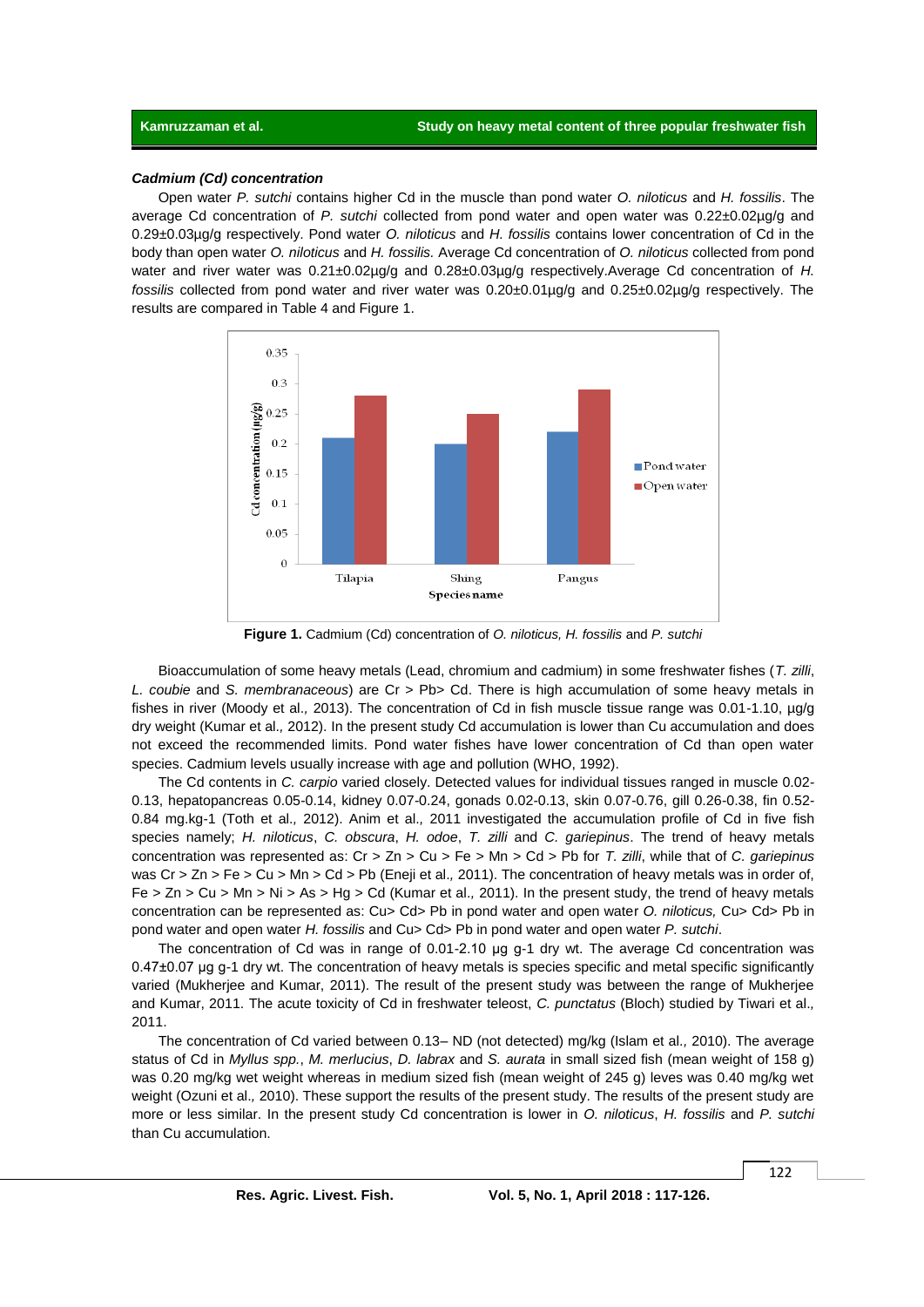### *Copper (Cu) concentration*

Open water *O. niloticus* contains higher Cu in the muscle than pond water *O. niloticus*. The average Cu concentration of *O. niloticus* collected from pond water and open water was 0.25±0.02µg/g and 0.28±0.01µg/g respectively. Pond water *H. fossilis* contains lower concentration of Cu in the body than open water *H. fossilis*. Average Cu concentration of *H. fossilis* collected from pond water and open water was 0.29±0.03µg/g and 0.59±0.04µg/g respectively. Pond water *P. sutchi* contains lower concentration of Cu in the body than open water *P. sutchi.* Average Cu concentration of *P. sutchi* collected from pond water and open water was  $0.21\pm0.02\mu$ g/g and  $0.35\pm0.01\mu$ g/g respectively. The results are compared in the Table 4 and Figure 2.

The Cu accumulation is higher than Cd concentration in the fish living in polluted water in their tissues (Jezierska and Witeska, 2006) which is similar to the present study. The order of heavy metal concentration in *M. cephalus* was Zn>Pb>Mn>Cu>Cr>Hg and average concentrations in liver and muscle (mg/kg) was 32.4, 10.8, 8.9, 6.4, 2.3 and 2.2 respectively (Krishna et al.*,* 2014).



**Figure 2.** Copper (Cu) concentrations of *O. niloticus, H. fossilis and P. sutchi*

The order of accumulation of heavy metals in *H. fossilis* was liver > kidney > gills > integument > muscle. Accumulation of Fe (140.2 to 1533.08 mg kg-1.dw) was highest in all the organs. The average accumulation of Cu in the muscle and integument was 13.65 mg kg-1 dry weight. Cu concentration was highest (236.66 mg kg-1) in kidney and least (13.25 mg kg-1) in muscle and the sequence of their presence in organs/tissues were kidney > gills > liver > integument > muscle (Javed and Osmani, 2014). This is higher than Cu concentration of *A. mola* and *C. punctatus* found in the present study. In a heavily polluted river of Bangladesh, Buriganga River, highest Cu was found in *C. punctatus* (5.27 mg/kg) and lowest in *G. chapra* (4.25 mg/kg) in premonsoon fish samples (Ahmed et al.*,* 2010).

The Cu levels in liver, gills and muscles of tilapia fish were 491.30, 3.70 and 1.82 µg/g dry weight (dw), respectively and significant changes occurred in Cu levels in tilapia fish organs (Taweel et al.*,* 2013). The results are higher than the present study. The Cu concentration in *M. armatus* was 0.86 mg kg-1 (Javed and Osmani, 2012). This result is also higher than the results of the present study.

The concentrations of Cu in fish muscle collected from North East coast of India were 0.5-28.2 µg/g dry weight (Kumar et al.*,* 2012). Concentrations of Fe, Mn, Cu, Zn, Ca, Cd, and Pb were measured in fish samples by (Anim et al.*,* 2011). The Cu concentration is higher than Cd concentration also found (Kumar et al.*,* 2011). In the present study Cu concentration is higher in *O. niloticus*, *H. fossilis* and *P. sutchi* than Cd concentration.

#### *Lead (Pb) concentration*

The average Pb concentration of *A. mola* collected from pond water and open water was 0.14±0.03 µg/g and 0.23±0.05 µg/g, respectively. Average As concentration of *C. punctatus* collected from pond water and open water was Nil. Pond water *A. mola* contains lower As than open water *A. mola*. Comparison of As concentration of *A. mola* is shown in Table 4 and Figure 3.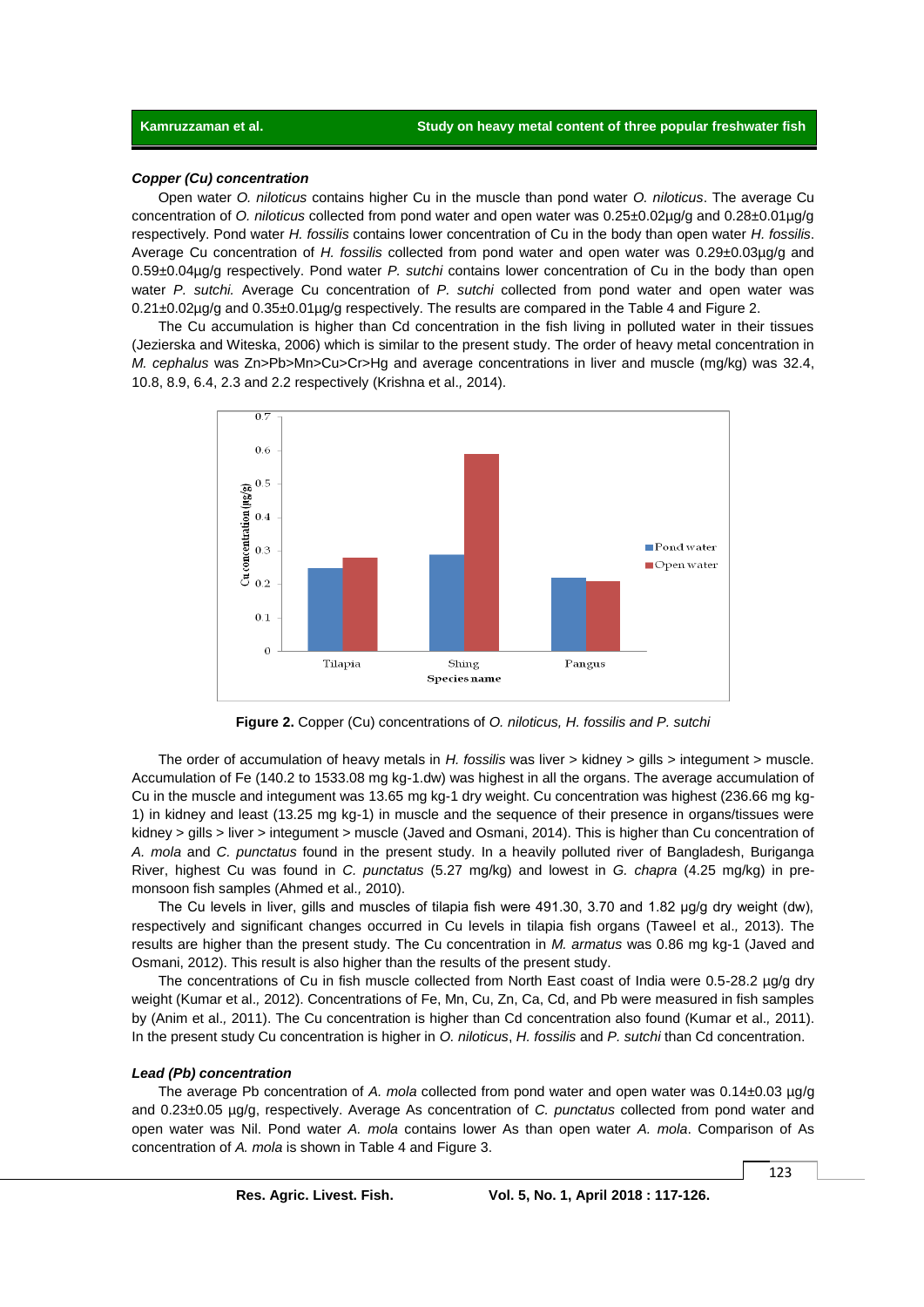Lead is a devastating environmental pollutant that causes severe ground water pollution in Bangladesh. Fish is a major source of arsenic exposure. Organic arsenic compounds (such as arsenobetaine) are primarily found in fish by Jarup (2003). Concentration of As is lower in freshwater fish species and below the regulatory maximum level (Olmedo et al.*,* 2013). The concentrations of As in fish muscle tissue collected from North East coast of India and the concentrations range were 0.02-2.37 µg/g dry weight (Kumar et al.*,* 2012).



**Figure 3.** Lead (Pb) concentration of *O. niloticus, H. fossilis* and *P. sutchi*

WHO (ug/g) suggests the maximum limits Mn, Cu, Zn, Pb and Cd for fish are 1ug/g, 30ug/g, 100ug/g, 2µg/g, 1µg/g and FAO suggests the maximum limits Cu, Zn, Cd for fish are 10µg/g, 100µg/g and 0.2µg/g (Adedeji et al.*,* 2011).

Considering human health concern it can be finally recommended that the mean concentrations of arsenic, cadmium and chromium accumulated in fish tissues was less than that for human acceptable range compare with drinking water. The recommended value arsenic, cadmium and chromium are 0.050 ppm, 0.1 ppm and 0.1 ppm respectively (WHO, 2001). Hadson, P.V et al.*,* 1998, reported that the trace elements can be accumulated by fish, both through the food chain and water. Fish living in the polluted water may accumulated toxic trace metals via their food chains. Tarrio*,* et al.*,* 1991, observed that the high levels of arsenic, lead, copper and iron have been to cause rapid physiological changes in fish. Fazal, et al.*,* 2001*,*  reported that the arsenic is one of the toxic environmental pollutants which has recently attract attention because of its chronic and epidemic effects on human health trough widespread water and crop contamination due to the natural release of this toxic elements from aquifer rocks in Bangladesh.*.*

Fish living in polluted waters tend to accumulate heavy metals in their tissues and accumulation depends on metal concentration, time of exposure, way of metal uptake, environmental conditions (water temperature, pH, hardness, salinity), and intrinsic factors (fish age, feeding habits). Various metals show different affinity to fish tissues. Most of the metals accumulate mainly in liver, kidney and gills. Metal distribution in various organs is time-related. Accumulation of metals in various organs of fish may cause structural lesions and functional disturbances (Jezierska and Witeska, 2006).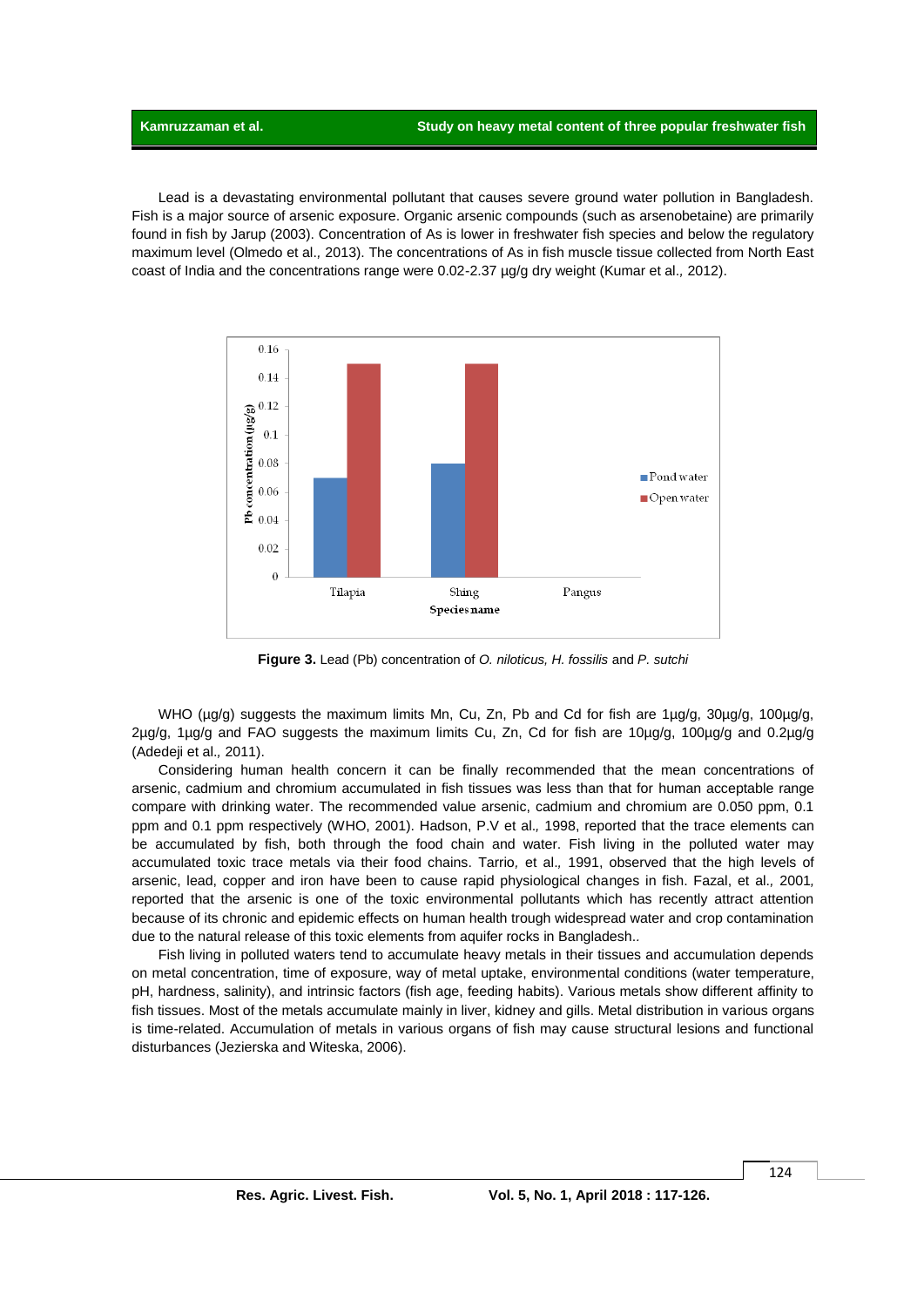# **CONCLUSIONS**

Heavy metal concentrations of pond and open water harvested *O. niloticus, H. fossilis* and *P. sutchi* were within the acceptable level for human consumption. Open water fishes accumulate more heavy metals in the muscle than pond water fishes. Because, it may be due to aquatic pollution by industrial effluent or municipal waste discharge in the open water bodies. WHO suggests the maximum limits of Mn, Cu, Zn, Pb and Cd for fish are 1µg/g, 30µg/g, 100µg/g, 2µg/g, 1µg/g and FAO suggests the maximum limits Cu, Zn, Cd for fish are 10µg/g, 100µg/g and 0.2µg/g (Adedeji et al.*,* 2011). Considering human health concern it can be finally recommended that the mean concentrations of arsenic, cadmium and chromium accumulated in fish tissues was less than that for human acceptable range compare with drinking water. The recommended value arsenic, cadmium and chromium are 0.050 ppm, 0.1 ppm and 0.1 ppm respectively (WHO, 2001).

# **REFERENCES**

- 1. Adedeji OB and RC Okocha, 2011. Bioconcentration of heavy metals in prawns and water from Epelagoon and Asejire River in southwest Nigeria. Department of veterinary public health and preventive medicine, University of Ibadan, Nigeria. Journal of Applied Science Environmental Sanitation, 6: 377-384.
- 2. Anim AK, Ahialey EK, Doudu GO, Ackah M and NO Bentil, 2011. Accumulation profile of heavy metals in fish samples from Nsawam, along the Densu River, Ghana. Research Journal of Environmental Sciences, 3**:** 50-60.
- 3. AOAC, 1990. Association of Official Analytical Chemists. Official methods of analysis of AOAC international, 17th Edn., Washington DC, USA.
- 4. Asaolu SS and O Olaofe, 2004. Bio-magnification of some heavy and essential metals in sediment, fish and crayfish from Ondo State coastal region. Bioscience Research Commission, 16: 33-40.
- 5. Bashir FH, Othman MS, Mazlan AG, Rahim SM and KD Simon, 2013. Heavy Metal Concentration in Fishes from the Coastal Waters of Kapar and Mersing, Malaysia. Turkish Journal of Fisheries and Aquatic Sciences, 13: 375-382.
- 6. Clesceri LS, 1998. "Standard Methods for the Examination of Water and Waste Water," American Public Health Association, Washington DC, p. 19.
- 7. DoF, 2014. National Fish Week 2014 compendium (In Bengali), Department of Fisheries, Ministry of Fisheries and Livestock, Bangladesh. pp. 124-128.
- 8. Eneji IS, Sha`Ato R and PA Annune, 2011. Bioaccumulation of Heavy Metels in Fish (*Tilapia zilli* and *Clarias garipinus*) Organs from River Benue, North-Central Nigeria. Pakistan Journal of Analytical and Environment and Chemistry, 12: 1-2.
- 9. FAO and WHO, 1984. List of maximum levels recommended for contaminants by the Joint FAO/ WHO Codex Alimentarius Commission. Second Series CAC/FAL, Rome, 3: 1-8.
- 10. Fazal MA, Kawachi T and E Ichio, 2001. Validity of the latest research findings on causes of ground water arsenic contamination in Bangladesh. Water International, 26: 380-389.
- 11. Hadson PV, 1998. The effect of metabolism on uptake, deposition and toxicity in fish. Aquatic Toxicology, 11**:** 3-18.
- 12. Howgate P, Johnston A and AD Whittle, 1992. Multilingual Guide to EC Freshness Grades for Fishery Products. Ministry of Agriculture, Fisheries and Food, Tommy Research Station Aberdeen, Scotland.
- 13. Islam MM, Bang S, Kim KW, Ahmed MK and M Jannat, 2010. Heavy metals in frozen and canned marine fish of Korea. Journal of Science Research, 2: 549-557.
- 14. Jarup L, 2003. Hazards of heavy metal contamination. British Medical Bulletin, 68: 167–182.
- 15. Javed M and N Usmani, 2012. Toxic effects of heavy metals (Cu, Ni, Fe, Co, Mn, Cr, Zn) to the haematology of *Mastacembelus armatus* thriving in Harduaganj Reservoir, Aligarh, India. Global Journal of Medical Research, 12: 58-64.